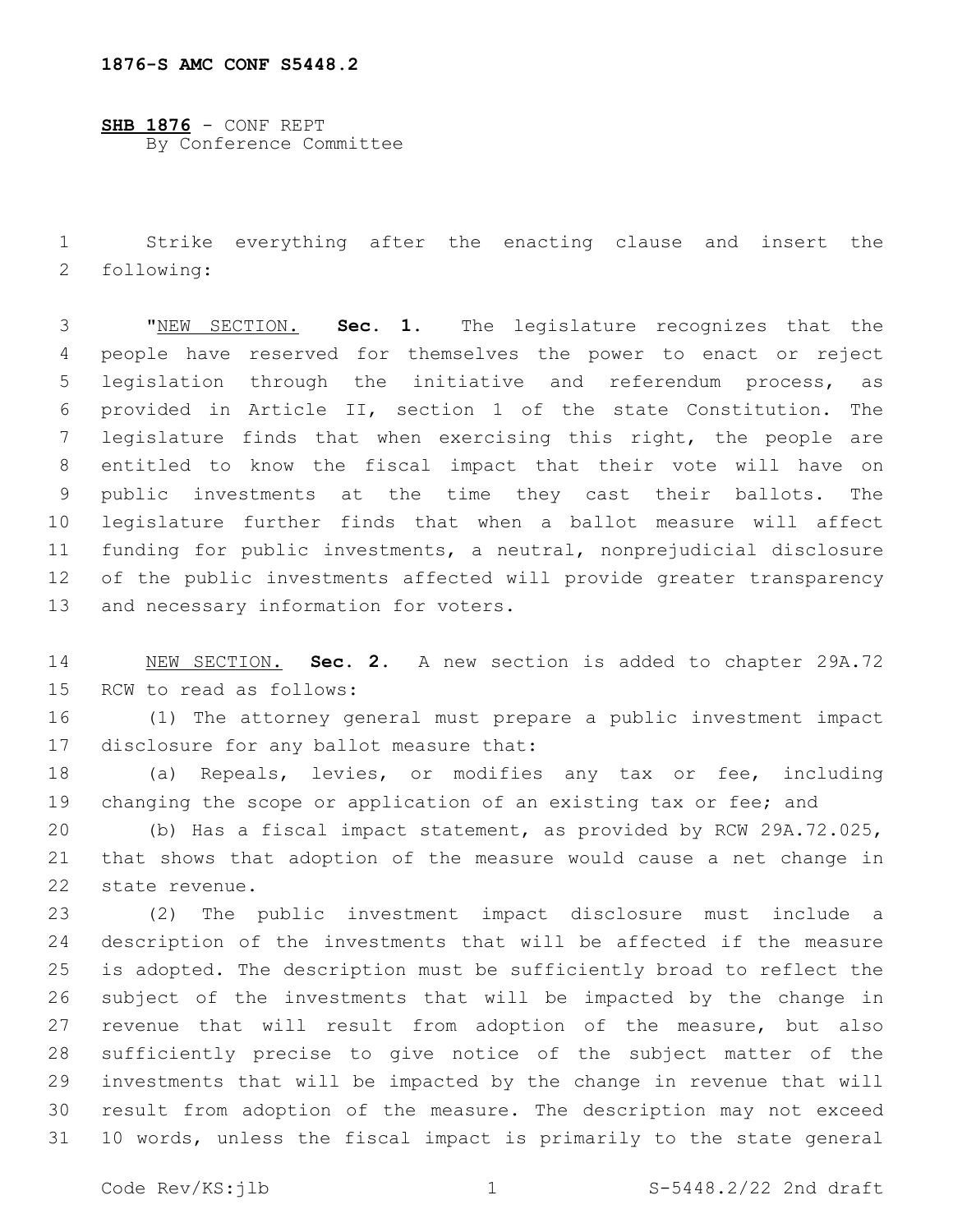fund, in which case the description must list the top three categories of state services funded by the general fund in the current state budget and may not exceed 15 words. The attorney general may consult with the office of financial management or any other state or local agencies as necessary to procure accurate information to draft the description.6

 (3) The format of the public investment impact disclosure, as it 8 appears on the ballot, is:

 "This measure would (increase or decrease) funding for 10 (description of services)."

 (4) In drafting the public investment impact disclosure, the attorney general must use neutral language that cannot reasonably be expected to create prejudice for or against the measure. The language of the disclosure is not subject to appeal, except as provided in 15 this act.

 (5) The attorney general must file the public investment impact disclosure with the secretary of state no later than July 23rd.

 (6) The secretary of state must certify the public investment impact disclosure and timely transmit it to each county auditor for 20 its inclusion on the ballot.

 (7) Public investment impact disclosures are not considered part of the ballot title under this chapter and are not subject to any of 23 the legal requirements for ballot titles.

 **Sec. 3.** RCW 29A.72.050 and 2003 c 111 s 1806 are each amended to 25 read as follows:

 (1) The ballot title for an initiative to the people, an 27 initiative to the legislature, a referendum bill, or a referendum measure consists of: (a) A statement of the subject of the measure; (b) a concise description of the measure; and (c) a question in the form prescribed in this section for the ballot measure in question. The statement of the subject of a measure must be sufficiently broad to reflect the subject of the measure, sufficiently precise to give notice of the measure's subject matter, and not exceed ten words. The concise description must contain no more than thirty words, be a true and impartial description of the measure's essential contents, clearly identify the proposition to be voted on, and not, to the extent reasonably possible, create prejudice either for or against 38 the measure.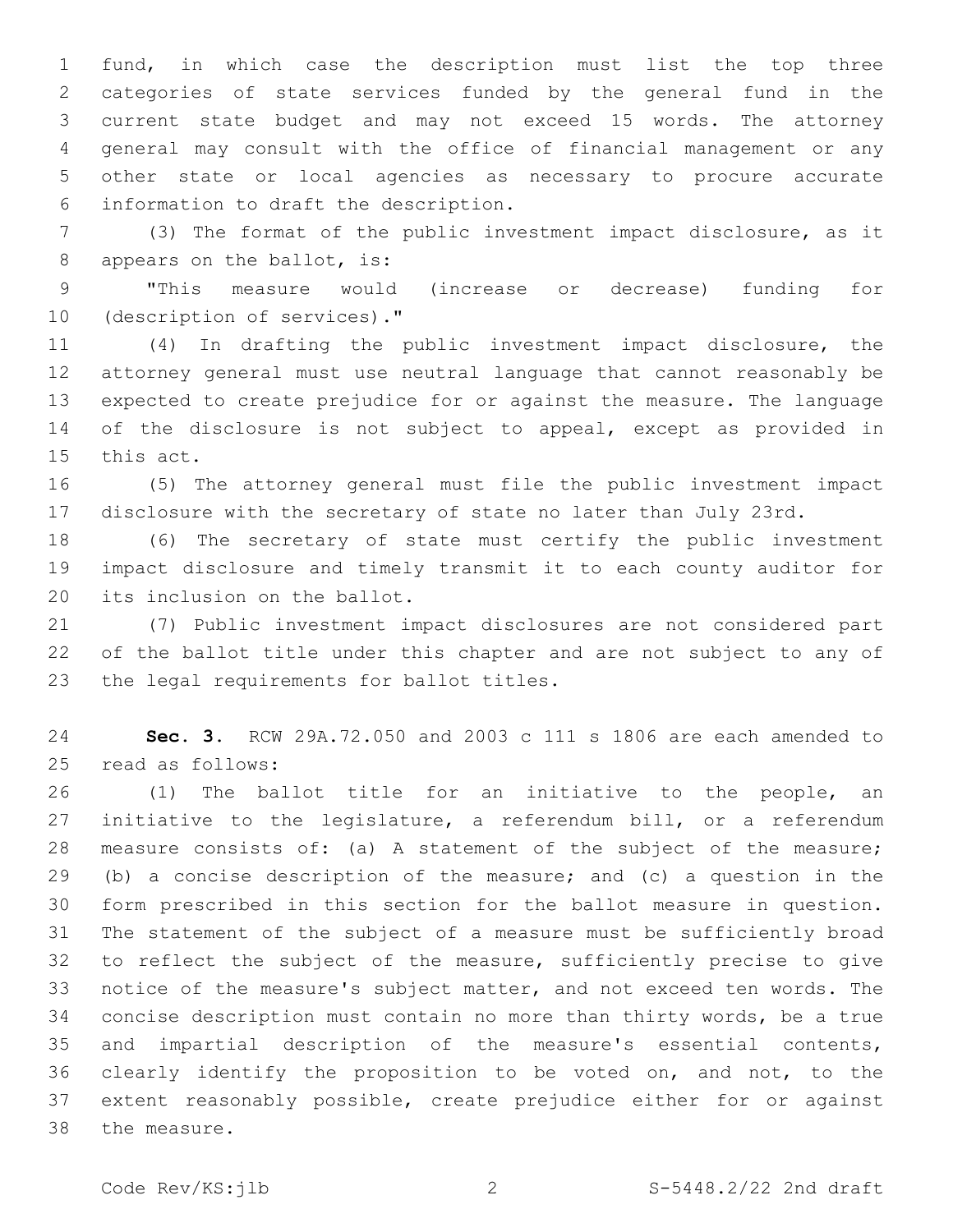(2) If a public investment impact disclosure is required under 2 section 2 of this act, the disclosure must appear in the middle of 3 the ballot title, after the concise description and before the question. The disclosure is not, however, considered part of the ballot title and is not subject to any of the legal requirements for ballot titles under this chapter.

7 (3) For an initiative to the people, or for an initiative to the 8 legislature for which the legislature has not proposed an 9 alternative, the ballot title and public investment impact 10 disclosure, if applicable, must be displayed on the ballot 11 substantially as follows:

12 **"Initiative Measure No. . . . concerns (statement of** 13 subject). This measure would (concise description). (Public 14 investment impact disclosure, if applicable). Should this 15 measure be enacted into law?

18  $((+3+))$   $(4)$  For an initiative to the legislature for which the 19 legislature has proposed an alternative, the ballot title and public 20 investment impact disclosure, if applicable, must be displayed on the 21 ballot substantially as follows:

- 22 "Initiative Measure Nos. . . . and . . . B concern (statement 23 of subject).
- 24 Initiative Measure No. . . . would (concise description). 25 (Public investment impact disclosure, if applicable).

26 As an alternative, the legislature has proposed Initiative 27 Measure No. . . B, which would (concise description). 28 (Public investment impact disclosure, if applicable).

| 29 | 1. Should either of these measures be enacted into law?       |
|----|---------------------------------------------------------------|
| 30 |                                                               |
| 31 |                                                               |
| 32 | 2. Regardless of whether you voted yes or no above, if one of |
| 33 | these measures is enacted, which one should it be?            |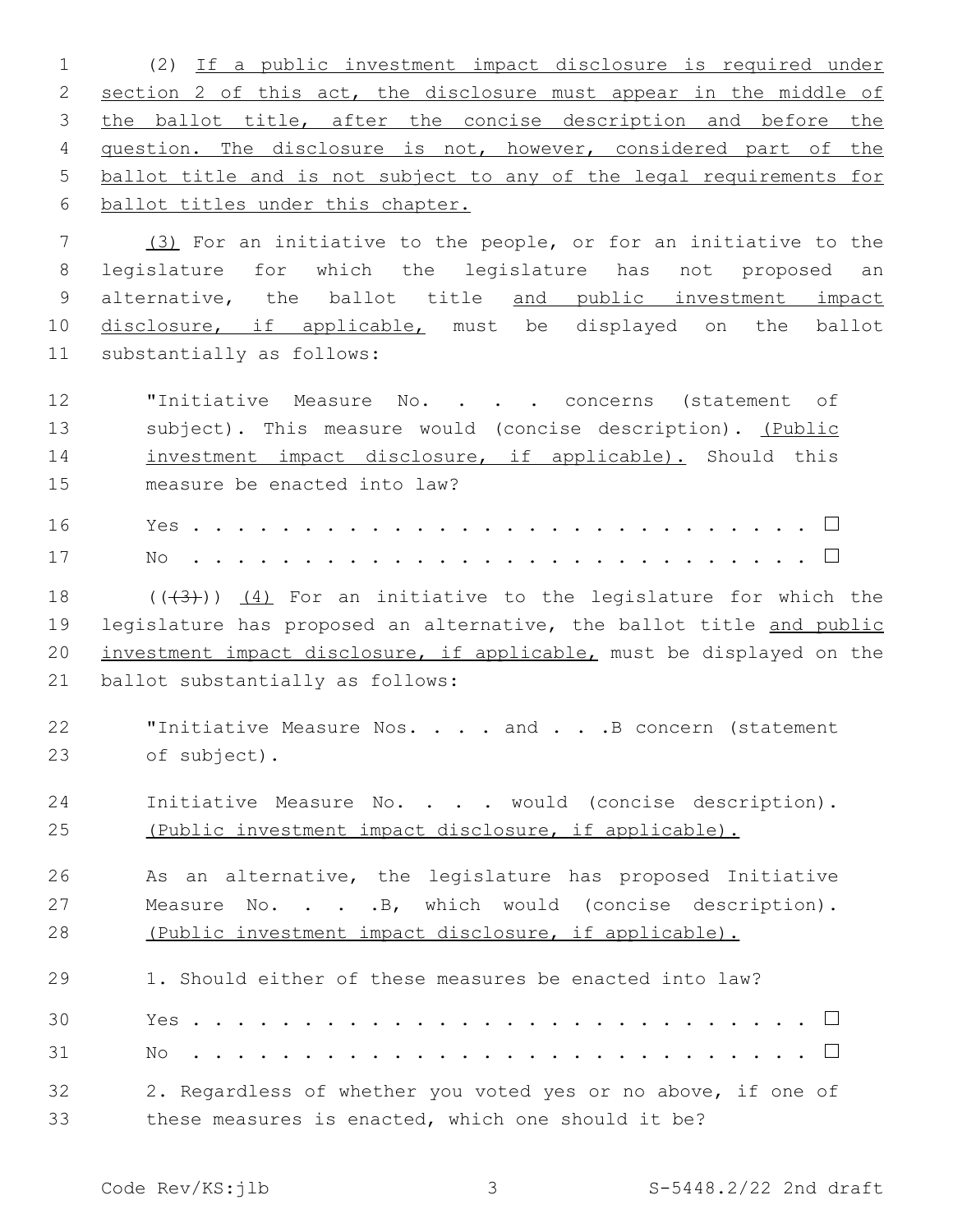Measure No. . . . . . . . . . . . . . . . . . . . . . . . . **□** or2 Measure No. . . . . . . . . . . . . . . . . . . . . . . . . **□** (( $(4)$ )) (5) For a referendum bill submitted to the people by the 5 legislature, the ballot issue and public investment impact disclosure, if applicable, must be displayed on the ballot 7 substantially as follows: 8 "The legislature has passed . . . . Bill No. . . . concerning (statement of subject). This bill would (concise description). (Public investment impact disclosure, if 11 applicable). Should this bill be: Approved . . . . . . . . . . . . . . . . . . . . . . . . . **□** Rejected . . . . . . . . . . . . . . . . . . . . . . . . . **□**  $((\overline{5})$  (6) For a referendum measure by state voters on a bill 15 the legislature has passed, the ballot issue and public investment 16 impact disclosure, if applicable, must be displayed on the ballot 17 substantially as follows: 18 "The legislature passed . . . Bill No. . . . concerning (statement of subject) and voters have filed a sufficient referendum petition on this bill. This bill would (concise description). (Public investment impact disclosure, if 22 applicable). Should this bill be: Approved . . . . . . . . . . . . . . . . . . . . . . . . . **□** Rejected . . . . . . . . . . . . . . . . . . . . . . . . . **□**  $(1 + 6)$  (( $(4)$ )) (7) The legislature may specify the statement of subject or concise description, or both, in a referendum bill that it refers to the people. The legislature may specify the concise description for an alternative it submits for an initiative to the legislature. 29 If the legislature fails to specify these matters, the attorney general shall prepare the material that was not specified. The statement of subject and concise description as so provided must be included as part of the ballot title unless changed on appeal. The attorney general shall specify the statement of subject and concise description for an initiative to the people, an initiative to the legislature, and a referendum measure. The statement of subject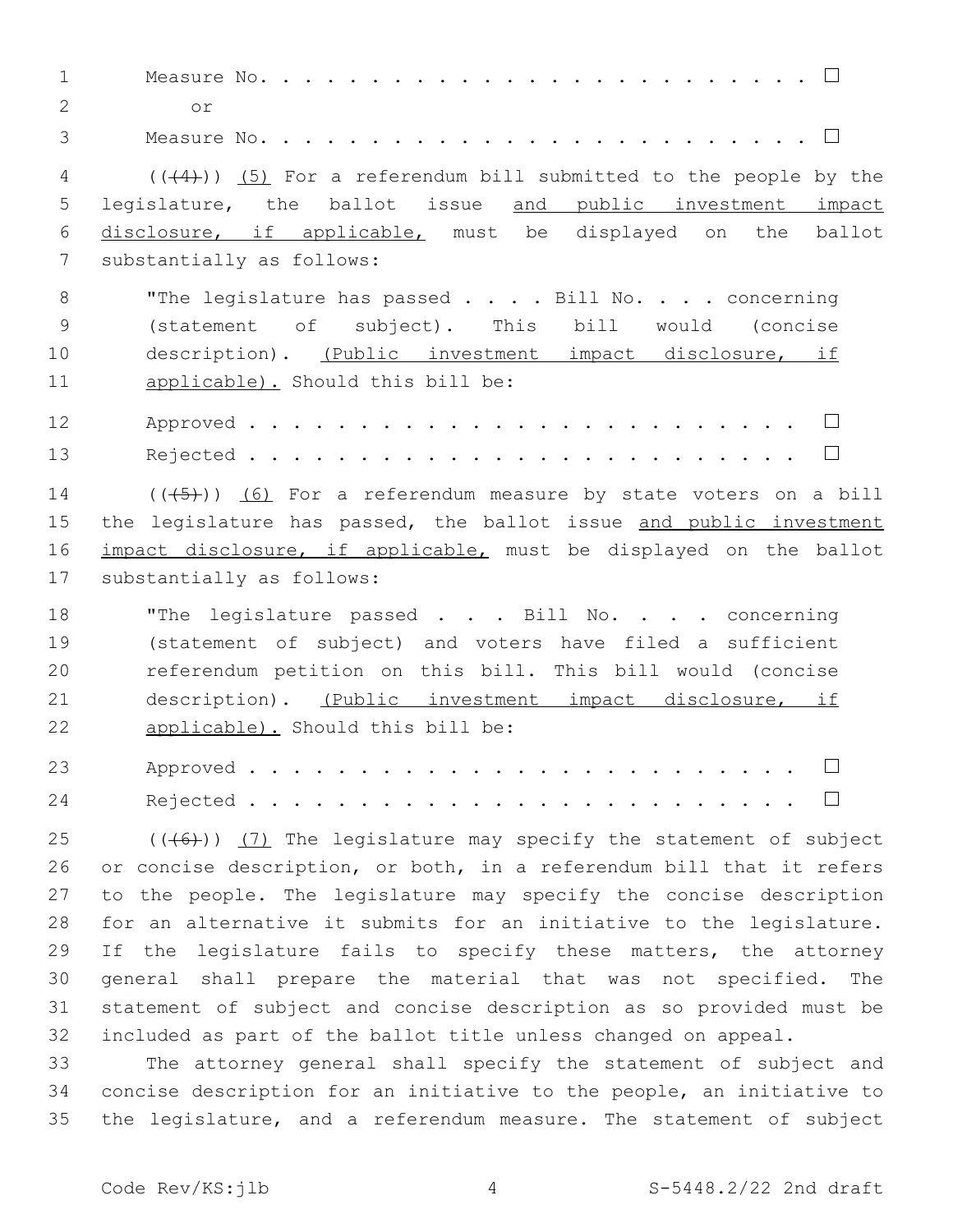and concise description as so provided must be included as part of 2 the ballot title unless changed on appeal.

 **Sec. 4.** RCW 29A.72.290 and 2013 c 11 s 76 are each amended to 4 read as follows:

 The county auditor of each county shall print on the official ballots for the election at which initiative and referendum measures and measures for an advisory vote of the people are to be submitted to the people for their approval or rejection, the serial numbers 9 ((and)), ballot titles, and public investment impact disclosures certified by the secretary of state and the serial numbers and short descriptions of measures for an advisory vote of the people. They must appear under separate headings in the order of the serial 13 numbers as follows:

- 14 (1) Initiatives to the people;
- 15 (2) Referendum measures;
- 16 (3) Referendum bills;
- 17 (4) Initiatives to the legislature;
- (5) Initiatives to the legislature and legislative alternatives;
- 19 (6) Advisory votes;
- (7) Proposed constitutional amendments.20

 **Sec. 5.** RCW 29A.72.025 and 2009 c 415 s 7 are each amended to 22 read as follows:

 The office of financial management, in consultation with the secretary of state, the attorney general, and any other appropriate state or local agency, shall prepare a fiscal impact statement for each of the following state ballot measures: (1) An initiative to the people that is certified to the ballot; (2) an initiative to the legislature that will appear on the ballot; (3) an alternative measure appearing on the ballot that the legislature proposes to an initiative to the legislature; (4) a referendum bill referred to voters by the legislature; and (5) a referendum measure appearing on the ballot. The secretary of state shall notify the office of financial management and the attorney general when the sponsor of a ballot measure has made an appointment to submit petitions to the secretary of state for filing. The office of financial management and appropriate state agencies may begin work on a fiscal impact statement prior to the submission of petitions. Fiscal impact statements must be written in clear and concise language, avoid legal Code  $Rev/KS: jlb$  5  $S-5448.2/22$  2nd draft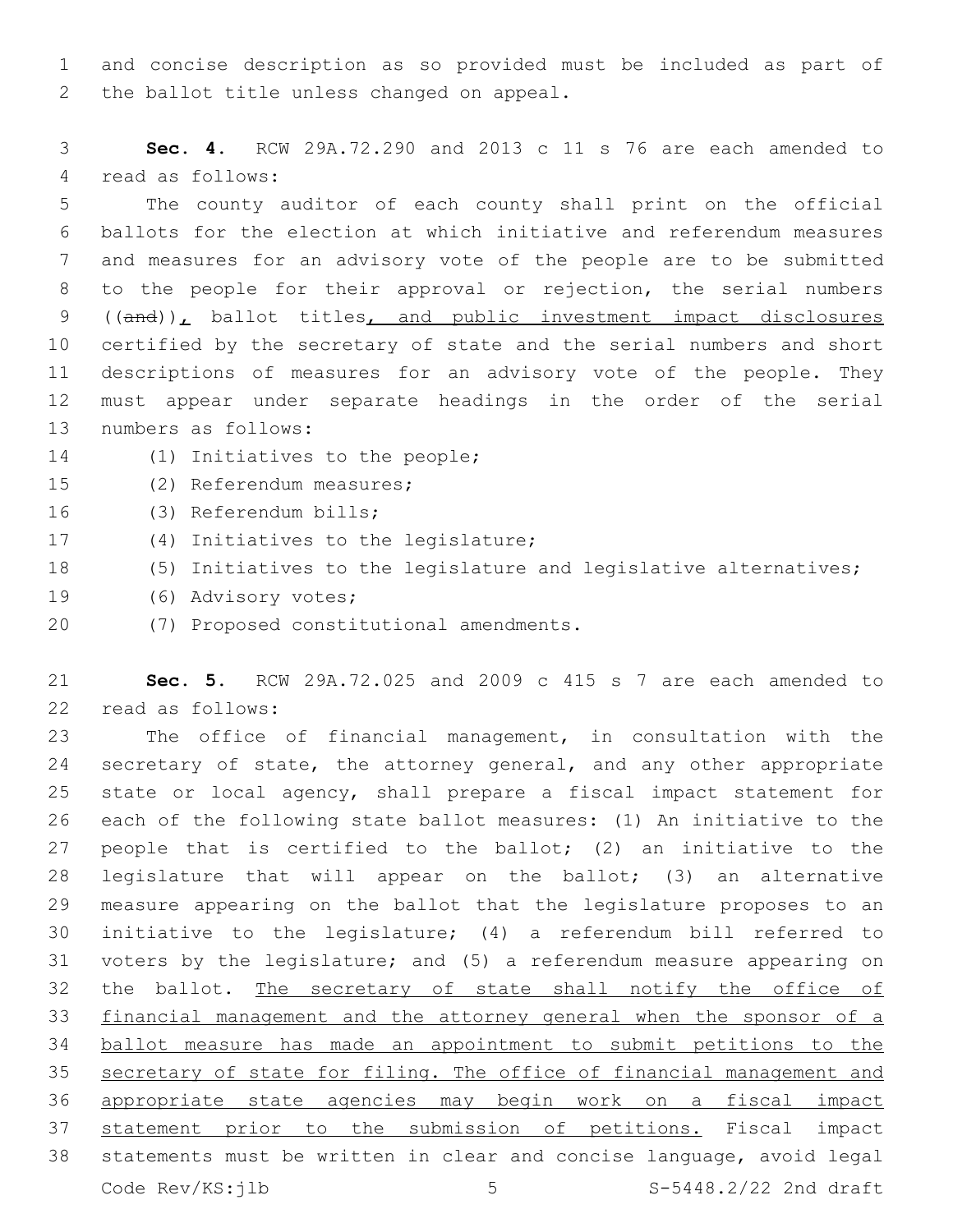and technical terms when possible, and be filed with the secretary of 2 state no later than ((the tenth day of August)) July 23rd if a public investment impact disclosure is required under section 2 of this act, and no later than July 31st for all other measures. Fiscal impact 5 statements may include easily understood graphics.

 A fiscal impact statement must describe any projected increase or decrease in revenues, costs, expenditures, or indebtedness that the state or local governments will experience if the ballot measure were approved by state voters. Where appropriate, a fiscal impact statement may include both estimated dollar amounts and a description placing the estimated dollar amounts into context. A fiscal impact statement must include both a summary of not to exceed one hundred words and a more detailed statement that includes the assumptions 14 that were made to develop the fiscal impacts.

 Fiscal impact statements must be available online from the secretary of state's website and included in the state voters' pamphlet. Additional information may be posted on the website of the 18 office of financial management.

 NEW SECTION. **Sec. 6.** A new section is added to chapter 29A.72 20 RCW to read as follows:

 Any persons, including either or both houses of the legislature, dissatisfied with the public investment impact disclosure for a state initiative or referendum may, within three days from the filing of the public investment impact disclosure in the office of the secretary of state, appeal to the superior court of Thurston county by petition setting forth the measure, the public investment impact disclosure, and their objections to the public investment impact disclosure and requesting amendment of the public investment impact disclosure by the court. Saturdays, Sundays, and legal holidays are not counted in calculating the time limits contained in this section.

 A copy of the petition on appeal together with a notice that an appeal has been taken shall be served upon the secretary of state, upon the attorney general, and upon the person proposing the measure if the appeal is initiated by someone other than that person. Upon the filing of the petition on appeal or at the time to which the hearing may be adjourned by consent of the appellant, the court shall accord first priority to examining the proposed measure, the public investment impact disclosure, and the objections to that public investment impact disclosure, may hear arguments, and shall, within Code Rev/KS:ilb 6 5-5448.2/22 2nd draft